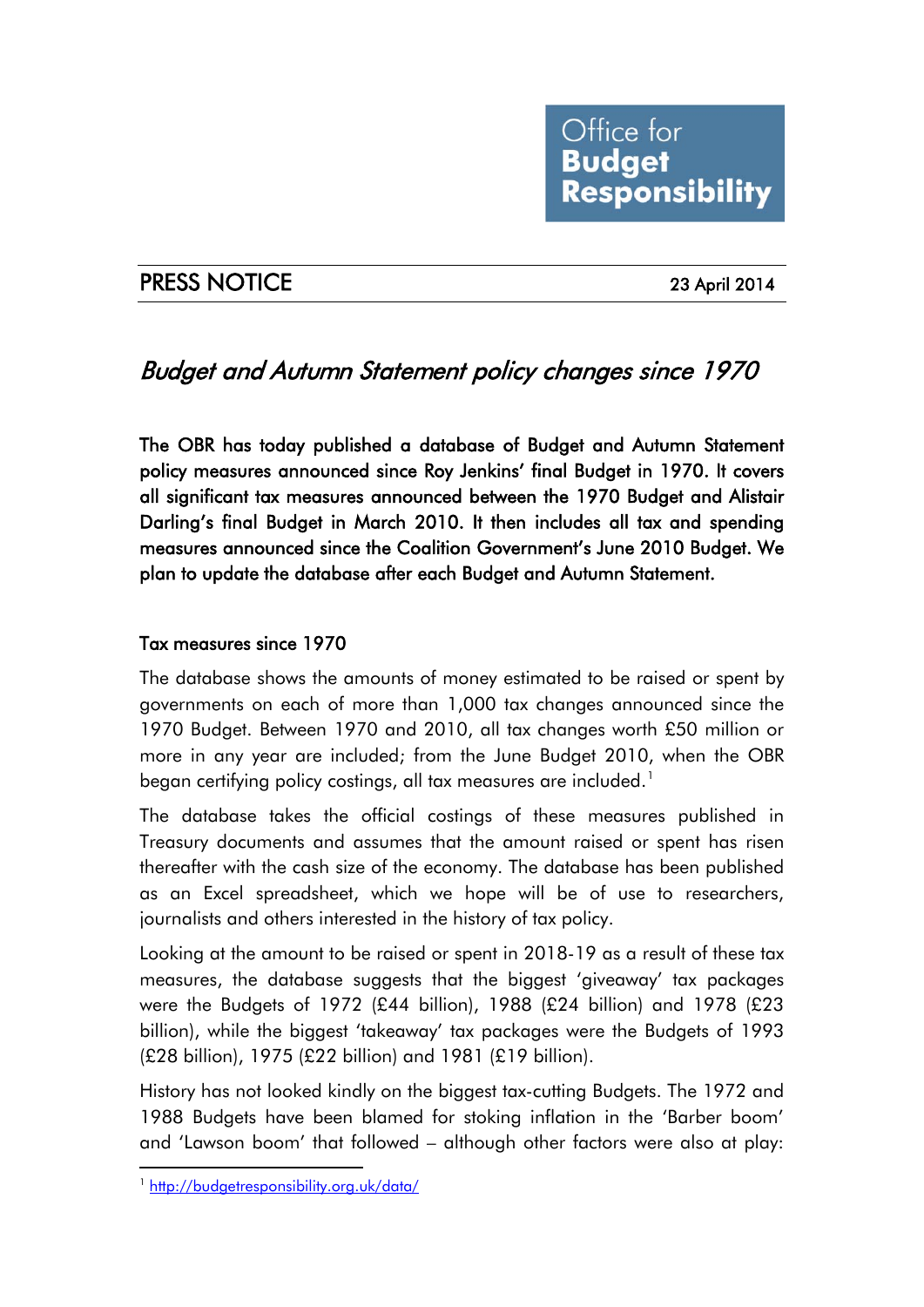the oil shock in the 1970s and financial deregulation in the 1980s, for example. With an election looming, Labour's Denis Healey announced significant net tax cuts in his 1978 Budget – and was then forced to go further in the Finance Act by the Conservatives and Liberals.

The biggest tax-raising Budgets came at difficult times for the public finances and the economy. Norman Lamont's March 1993 Budget (followed by another later that year from Kenneth Clarke) aimed to reduce the substantial budget deficit that had opened up over the previous two years, and to balance the loosening of monetary policy that followed sterling's departure from the European exchange rate mechanism in 1992. Denis Healey raised taxes and cut spending in his 1975 Budget primarily to help reduce inflation, at a time when pay restraint was proving hard to achieve. Geoffrey Howe's 1981 Budget remains one of the most controversial of recent times: unnecessarily increasing unemployment for years in the eyes of some and laying the foundation for a period of healthy economic growth in the eyes of others.

The largest single tax cuts were the increases in income tax allowances announced in the Budgets of 1972 (£33 billion), 1979 (£16 billion) and 1980 (£15 billion). The biggest tax cut of the past decade was the reduction in the basic rate of income tax to 20p in Budget 2007 (£14 billion, the sixth largest tax cut in the database).

The largest tax increases were the move to a 15 per cent standard rate of VAT in the Budget of 1979 (£37 billion), the further increase to 17.5 per cent in 1991 (£18 billion) and the increase in the basic and higher rates of income tax in 1974 (£17 billion). The increase in VAT to 20 per cent in the June 2010 Budget comes fourth on the list (£16 billion).

Given the historical span and the range of measures involved, all these estimates are necessarily very approximate – they assume that the original official costings were accurate and that the amounts raised or spent would move in line with the cash value of GDP over long periods.

As best we can tell, the tax cuts and tax increases have broadly offset each other over the past 45 years. That means that, in aggregate, their main effect has been to change the structure of the tax system – more money is raised through indirect taxes, less through direct taxes – rather than to change the overall tax burden significantly.

#### Policy measures since June Budget 2010

The OBR has extended the database to cover all tax and spending measures contained in Budgets and Autumn Statements since June Budget 2010. It is based on the same methodology of using published costings and assuming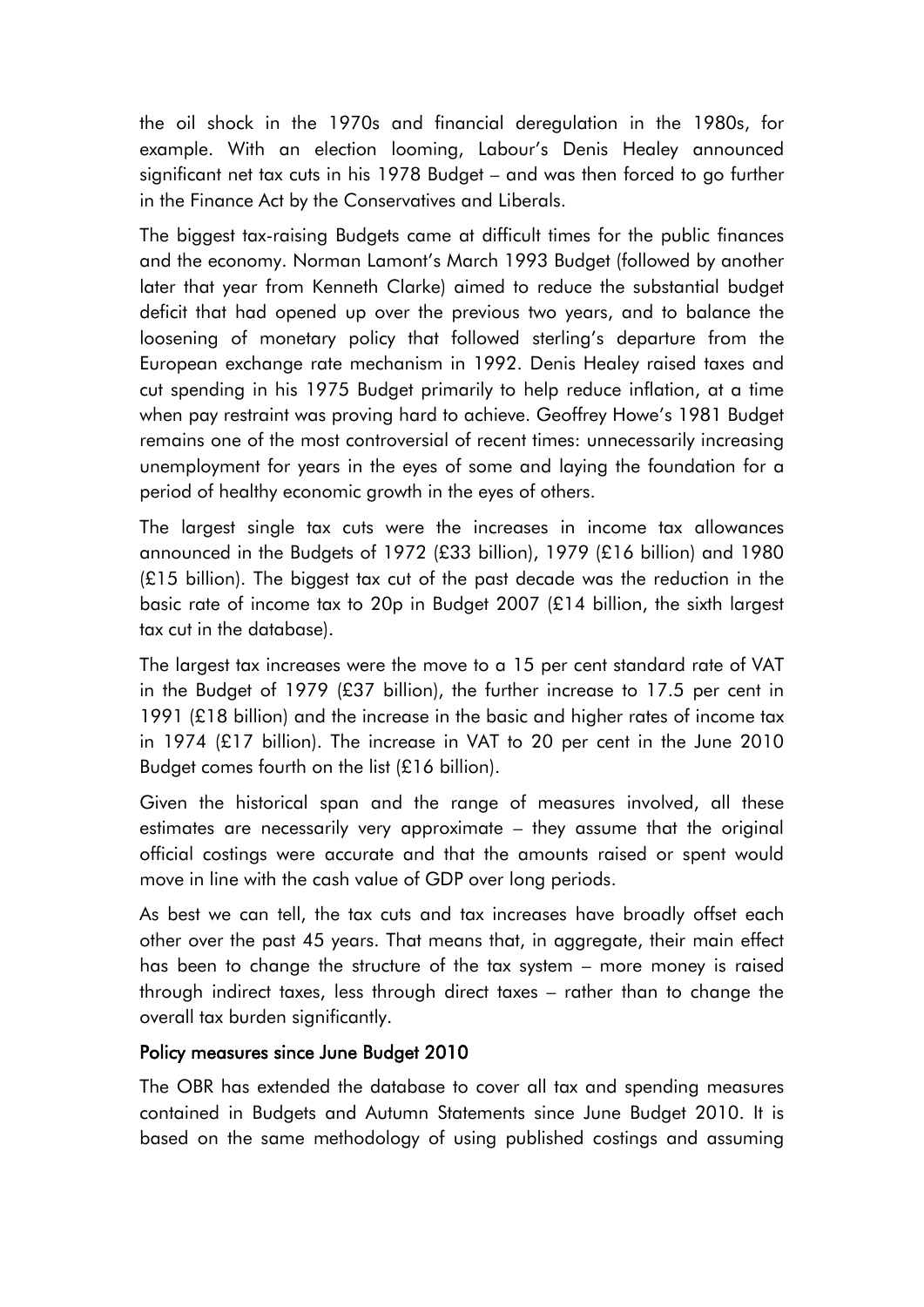that they grow with the cash value of GDP over subsequent years, so subject to the same caveats, particularly beyond the period covered by certified costings.

The database implies that by 2018-19, the Coalition Government's policies will have totalled a net 'takeaway' of £67 billion (3.3 per cent of GDP in that year) relative to unchanged policy (i.e. the fiscal consolidation that had been pencilled in by the previous Labour Government) and the assumptions used to roll that forward. That is made up of £57 billion of net spending cuts and £10 billion of net tax rises.

On the spending side, the database reports £89 billion of gross cuts and £32 billion of gross increases in 2018-19. This size of the gross changes reflects the interaction between welfare cuts beyond the Spending Review horizon and the Government's total spending assumption – these mean that gross welfare cuts deliver offsetting gross increases in implied departmental spending to deliver the assumed amount of total spending. On the tax side, the database reports £59 billion of gross tax rises and £48 billion of gross tax cuts in 2018-19.

In terms of spending, the largest contribution to the takeaway comes from dayto-day (i.e. non-investment) spending on public services and administration, known as Resource Departmental Expenditure Limits (DEL), which our latest forecasts suggests will have fallen from 21.8 per cent of GDP in 2009-10 to 14.2 per cent of GDP in 2018-19, as shown in the chart below. That reflects both the Government's firm spending plans up to 2015-16 and the implied envelope for Resource DEL consistent with the Government's total spending assumption from 2016-17 to 2018-19 and our forecast for Annually Managed Expenditure in those years. Departmental capital spending, or Capital DEL, was increased slightly relative to the plans inherited, notably in Spending Review 2010.

Other major sources of spending 'takeaway' have been measures that changed the indexation of various benefits and other spending items. The June Budget 2010 switch from indexing to RPI inflation to CPI inflation for benefits, tax credits and public service pensions is shown saving £7 billion in 2018-19. The Autumn Statement 2012 package of measures that reduced uprating of a number of working-age benefits to 1 per cent a year rather than CPI inflation is shown saving £4½ billion in 2018-19.

Within the Coalition's tax measures, increasing the standard rate of VAT to 20 per cent is shown as raising £16 billion in 2018-19, while successive measures to raise the income tax personal allowance collectively cost £14 billion in 2018-19 and successive measures to reduce the main rate of Corporation Tax together cost £7 billion.